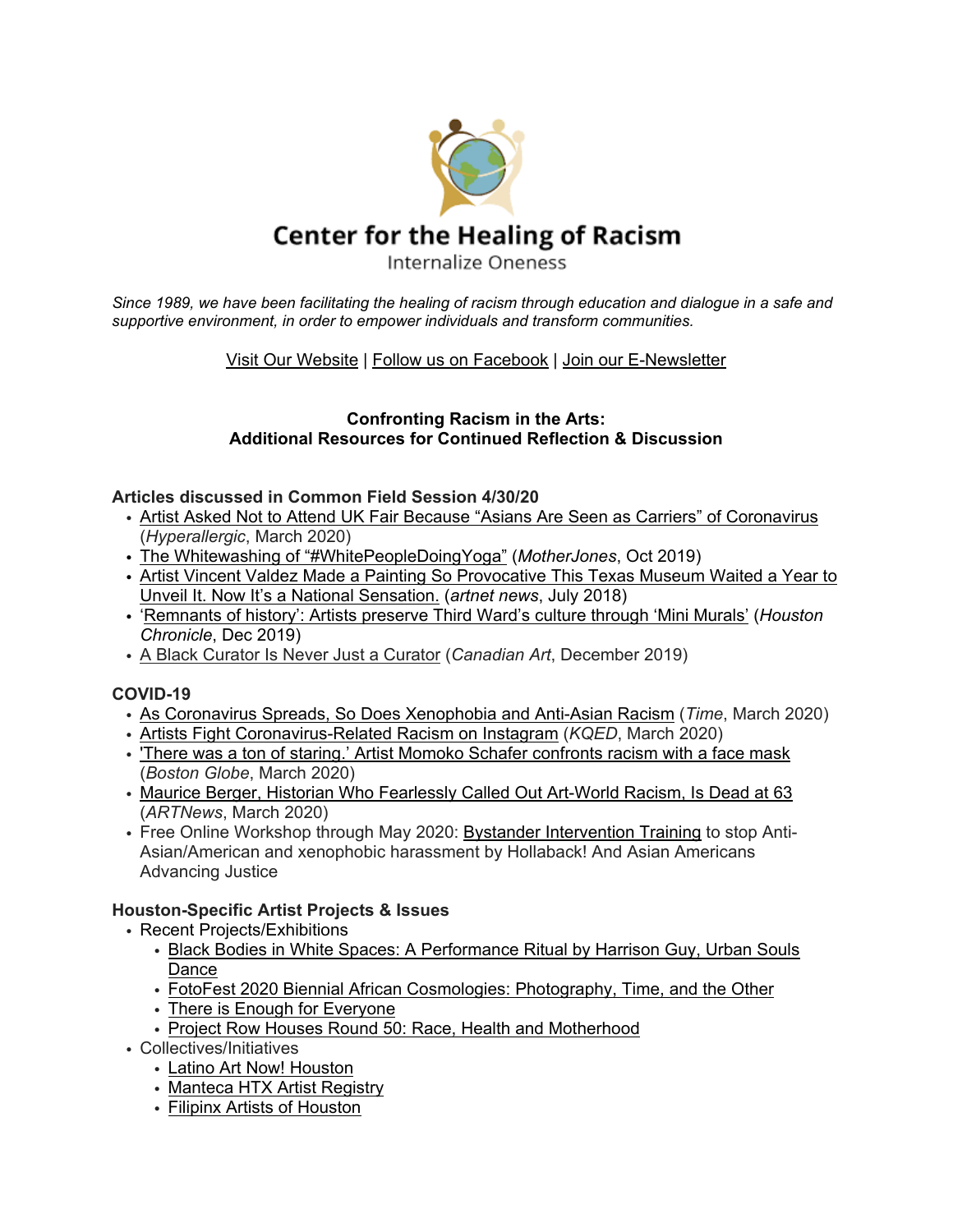- A Vision for a New Houston [Museum](https://glasstire.com/2019/06/03/a-vision-for-a-new-houston-museum/) (*Glasstire*, June 2019)
- Talento Bilingue de Houston is on the verge of insolvency. Latino leaders are [determined](https://www.houstonchronicle.com/news/houston-texas/houston/article/Latinos-demand-government-support-to-save-14405775.php) to save one of the arts and [culture](https://www.houstonchronicle.com/news/houston-texas/houston/article/Latinos-demand-government-support-to-save-14405775.php) group. (*Houston Chronicle*, Sept 2019)
- Why is there no major Latino cultural center in [Houston?](https://www.houstonchronicle.com/entertainment/article/Why-is-there-no-major-Latino-cultural-center-in-14966634.php) (*Houston Chronicle*, Jan 2020)

#### **Immigration**

- Meet [Yocelyn](https://remezcla.com/features/culture/meet-yocelyn-riojas-the-artist-behind-the-tps-daca-protest-signs-youve-been-seeing-everywhere/) Riojas, the Artist Behind the TPS & DACA Protest Signs You've Been Seeing [Everywhere](https://remezcla.com/features/culture/meet-yocelyn-riojas-the-artist-behind-the-tps-daca-protest-signs-youve-been-seeing-everywhere/) (*Remezcla*, 2018)
- Safe as Texas in Texas? ['Words/Matter'](https://glasstire.com/2019/05/20/safe-as-texas-in-texas-words-matter-at-the-blanton/) at the Blanton (*Glasstire*, May 2019)
- Border Crossings and the [Transborder](http://artsandculturetx.com/border-crossings-and-the-transborder-biennial-at-the-el-paso-museum-of-art-and-museo-de-arte-de-ciudad-juarez/) Biennial at the El Paso Museum of Art and Museo de Arte de [Ciudad](http://artsandculturetx.com/border-crossings-and-the-transborder-biennial-at-the-el-paso-museum-of-art-and-museo-de-arte-de-ciudad-juarez/) Juarez (*Arts & Culture TX*, June 2018)
- [Border Patrol threw away migrants' belongings. A janitor saved and photographed them](https://www.latimes.com/entertainment-arts/story/2019-12-02/tom-kiefer-exhibition-el-sueno-americano) (*Los Angeles Times*, December 2019)
- What Paper Carries: Student Artist Josue Romero on DACA, Art for Change, and Dreams [Deferred](https://glasstire.com/2017/09/12/what-paper-carries-student-artist-josue-romero-on-daca-art-for-change-and-dreams-deferred/) (*Glasstire*, Sept 2017)

#### **Gentrification/Colonization**

- Race. Houston [gentrification.](https://www.houstonchronicle.com/local/gray-matters/article/Race-gentrification-Houston-and-the-de-Menil-9185431.php) And the de Menil legacy. (*Houston Chronicle*, August 2016)
- The Alamo, Texas [Independence,](https://glasstire.com/2019/04/06/the-alamo-texas-independence-and-race/) and Race (*Glasstire*, April 2019)

#### **Environmental Issues**

- Alison Saar Breaches the Legacy of [Environmental](https://hyperallergic.com/412891/alison-saar-breach-university-of-kentucky-art-museum-2017/) Racism (*Hyperallergic*, November 2017)
- Out of [environmental](https://www.houstonchronicle.com/local/gray-matters/article/Out-of-environmental-injustice-art-11133230.php) injustice, art (*Houston Chronicle*, May 2017)

#### **Criminal Justice Issues**

- A Houston artist struggles to [overcome](https://www.houstonchronicle.com/life/article/Houston-artist-struggles-stigma-criminal-record-14998315.php) the stigma of a criminal record (Houston Chronicle, January 2020)
- [Low-Level](https://www.smithsonianmag.com/smart-news/low-level-offenders-nyc-can-now-take-art-class-instead-appearing-court-180973410/) Offenders in NYC Can Now Take an Art Class Instead of Appearing in Court (*Smithsonian*, Oct 2019)

## **Exhibitions**

- Book: *A Fool's Errand: Creating the National Museum of African [American](https://www.penguinrandomhouse.ca/books/608994/a-fools-errand-by-lonnie-g-bunch-iii/9781588346681) History and Culture in the Age of Bush, [Obama,](https://www.penguinrandomhouse.ca/books/608994/a-fools-errand-by-lonnie-g-bunch-iii/9781588346681) and Trump* by Lonnie G. Bunch III (2019)
- In [Richmond,](https://hyperallergic.com/533498/in-richmond-tracing-the-great-force-of-american-racism/) Tracing the "Great Force" of American Racism (*Hyperallergic*, December 2019)
- What Statement is the MFAH Making with ["Statements"?](https://glasstire.com/2016/09/09/what-statement-is-the-mfah-making-with-statements/) (*Glasstire*, Sept 2016)
- White Painter Loses Art Show Over Cultural [Appropriation](https://www.newsweek.com/cultural-appropriation-outcry-succeeds-cancelling-gallery-show-white-painter-594924) Debate (*Newsweek*, May 2017)
- How 17 Outside Portraits Rattled a Small [Southern](https://www.nytimes.com/2020/01/19/us/newnan-art-georgia-race.html) Town (*New York Times*, Jan 2020)
- [Contemporary](http://artsandculturetx.com/contemporary-history-vincent-valdezs-the-city-at-the-blanton-museum-of-art/) History: Vincent Valdez's 'The City' at the Blanton Museum of Art (*Arts & Culture TX*, June 2018)
- After decades of [addressing](https://www.dallasnews.com/arts-entertainment/visual-arts/2020/01/21/after-decades-of-addressing-racism-and-black-history-dallas-artist-vicki-meek-gets-her-first-retrospective/) racism and black history, Dallas artist Vicki Meek gets her first [retrospective](https://www.dallasnews.com/arts-entertainment/visual-arts/2020/01/21/after-decades-of-addressing-racism-and-black-history-dallas-artist-vicki-meek-gets-her-first-retrospective/) (*Dallas Morning News*, Jan 2020)
- African American Artists Are More Visible Than Ever. So Why Are [Museums](https://news.artnet.com/the-long-road-for-african-american-artists/african-american-research-museums-1350362) Giving Them Short [Shrift?](https://news.artnet.com/the-long-road-for-african-american-artists/african-american-research-museums-1350362) (*artnet news*, September 2018)
- 'I Want to Explore the Wonder of What It Is to Be a Black [American'](https://www.nytimes.com/interactive/2019/10/08/magazine/black-women-artists-conversation.html) (*NYT*, Oct 2019)
- Emmet Till Gets a [Bulletproof](https://hyperallergic.com/523858/emmett-till-bulletproof-memorial/) Memorial (*Hyperallergic*, Oct 2019)

## **Organizations: Staff, Board & Visitors**

• The [Guggenheim](https://blavity.com/bogaletch-gebre-ethiopian-activist-who-fought-tirelessly-against-female-genital-mutilation-dies-at-66?category1=news) Museum Has Hired Its First Full-Time Black Curator Following Claims Of [Racism](https://blavity.com/bogaletch-gebre-ethiopian-activist-who-fought-tirelessly-against-female-genital-mutilation-dies-at-66?category1=news) (*Blavity*, Nov 2019)